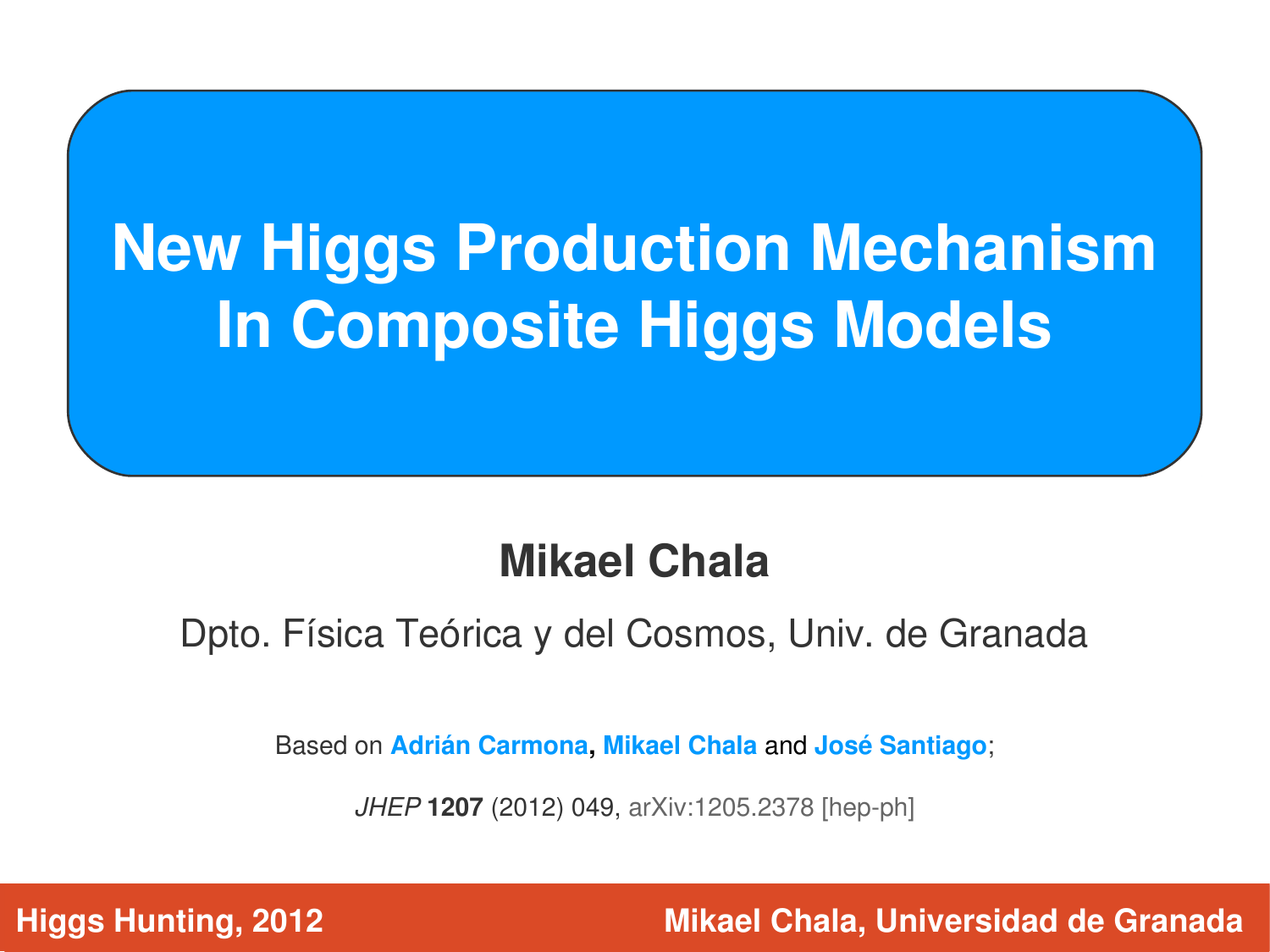#### The Higgs is already here, but **what Higgs?**

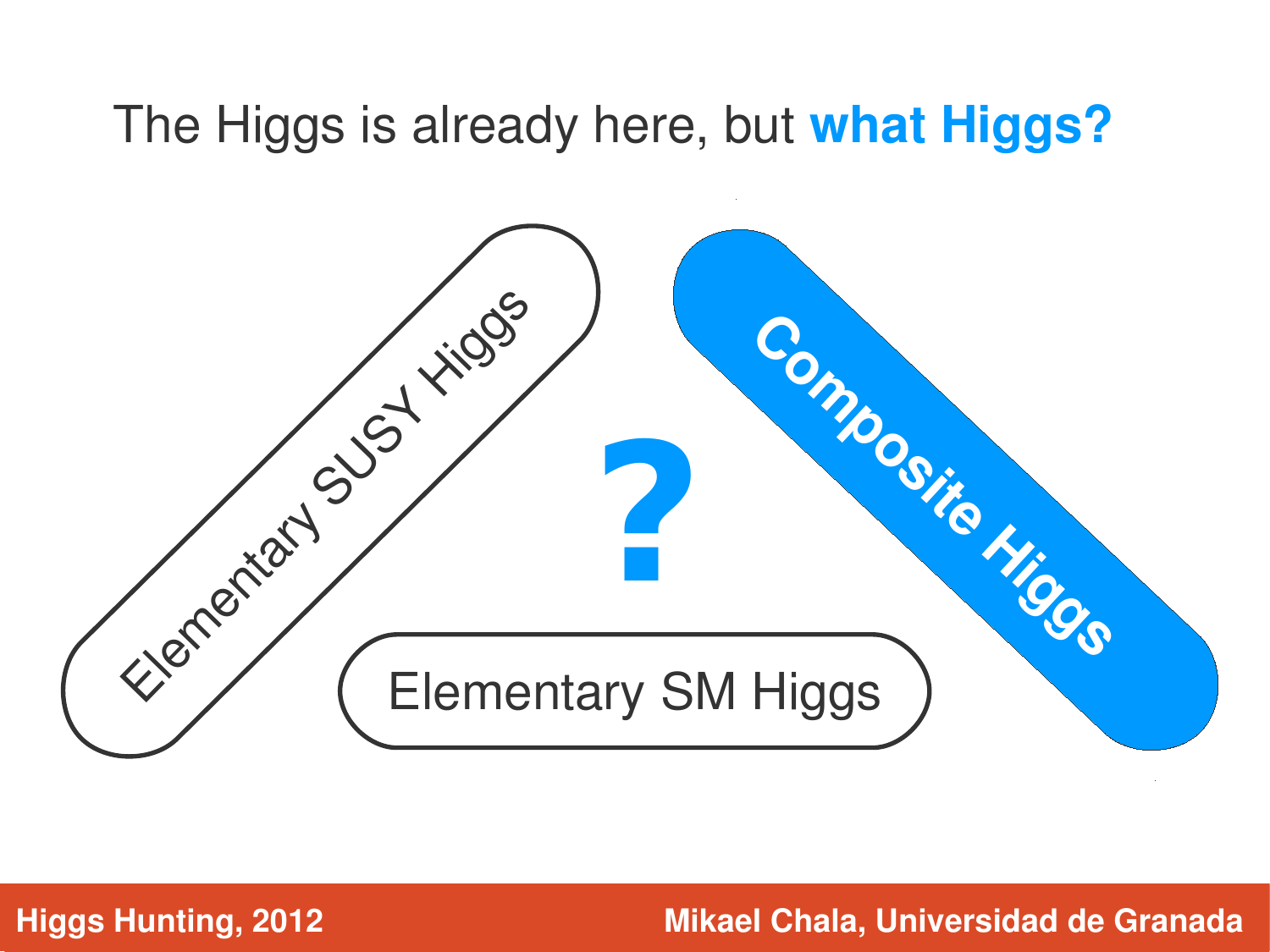### **Composite Higgs Models**



The Higgs boson is a **bound state** of a **new strongly**   $\begin{pmatrix} 0 & 0 \\ 0 & 0 \end{pmatrix}$ **interacting sector**

Mass protected also by its **PNGB nature**  $\begin{pmatrix} 0 & 0 \\ 0 & -1 \end{pmatrix}$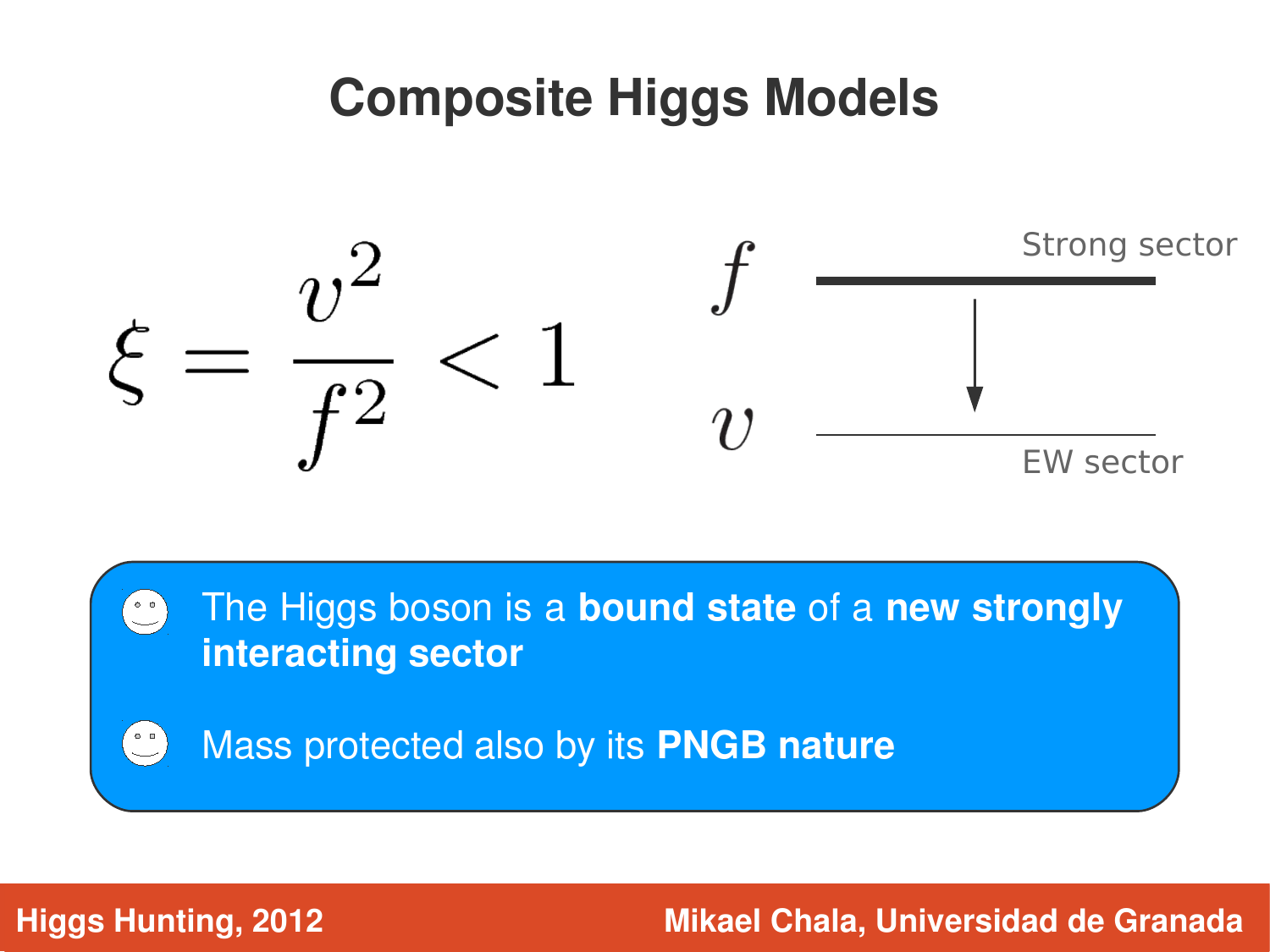## **The role of resonances in Composite Higgs production**



$$
i\bar{q}Dq + i\bar{Q}(\partial - m_Q)Q + \Delta_{qQ}\,\bar{q}\,Q + \dots
$$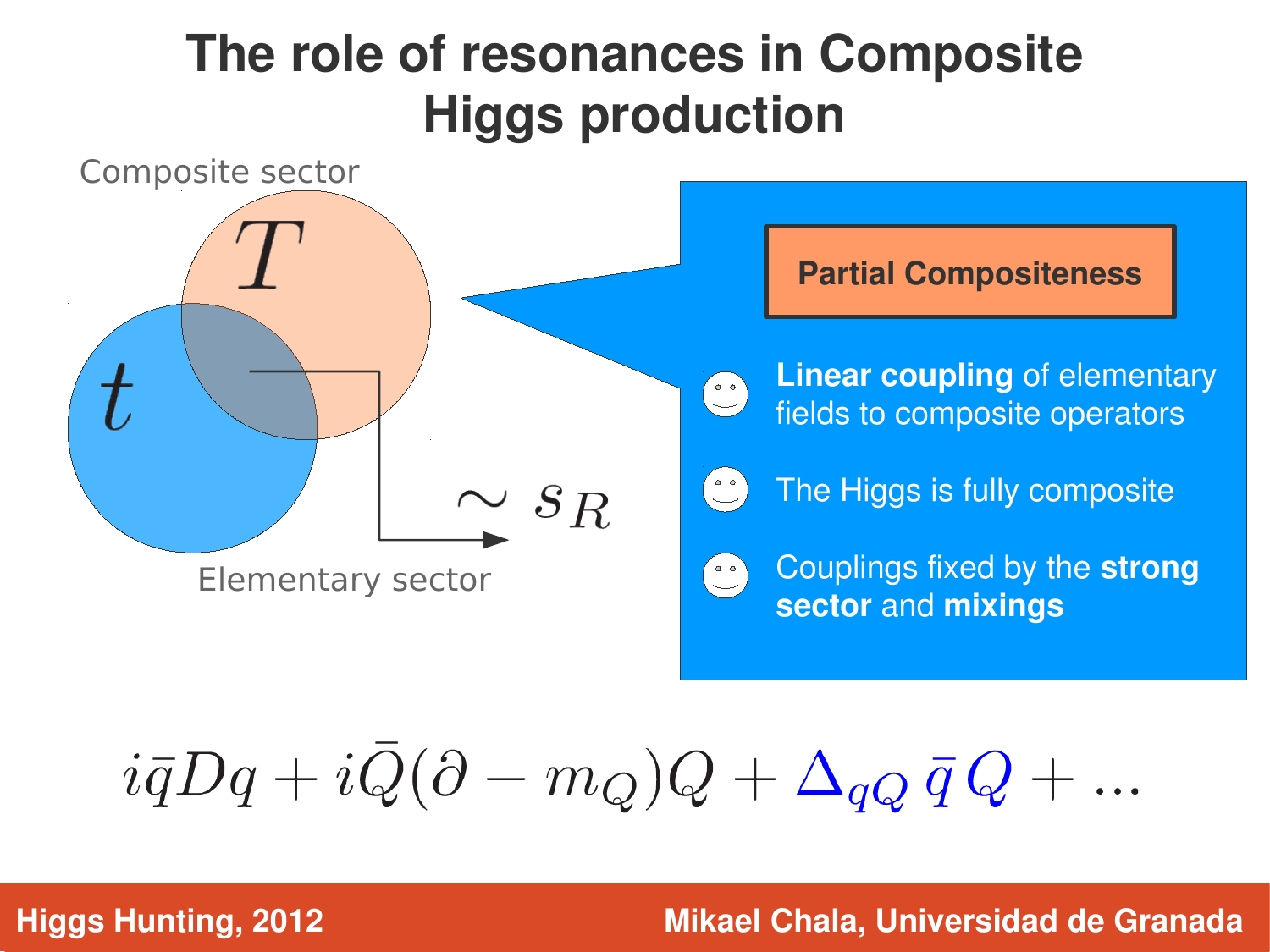## **New Composite Higgs Production Mechanism**



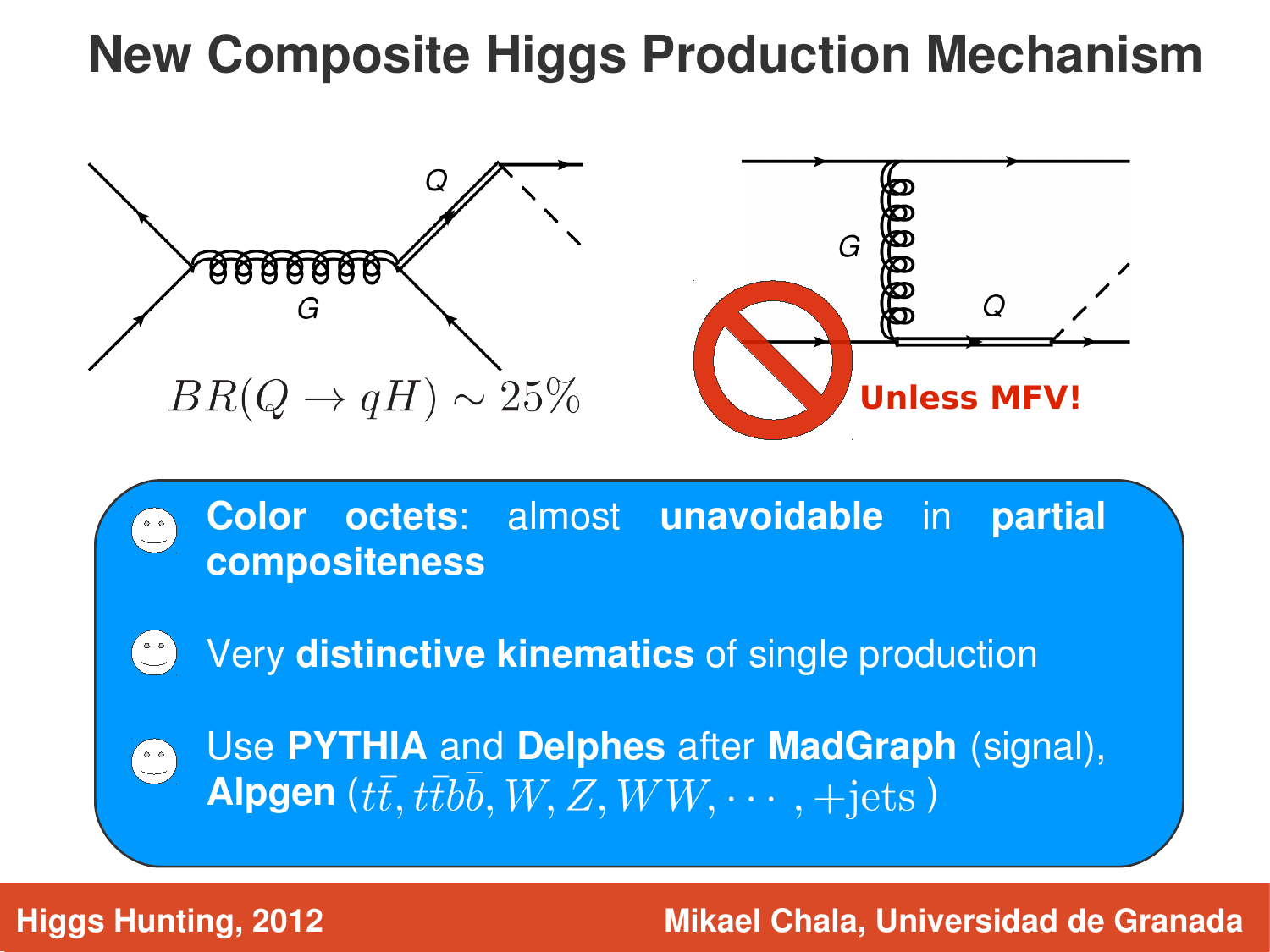#### **Experimental constraints**

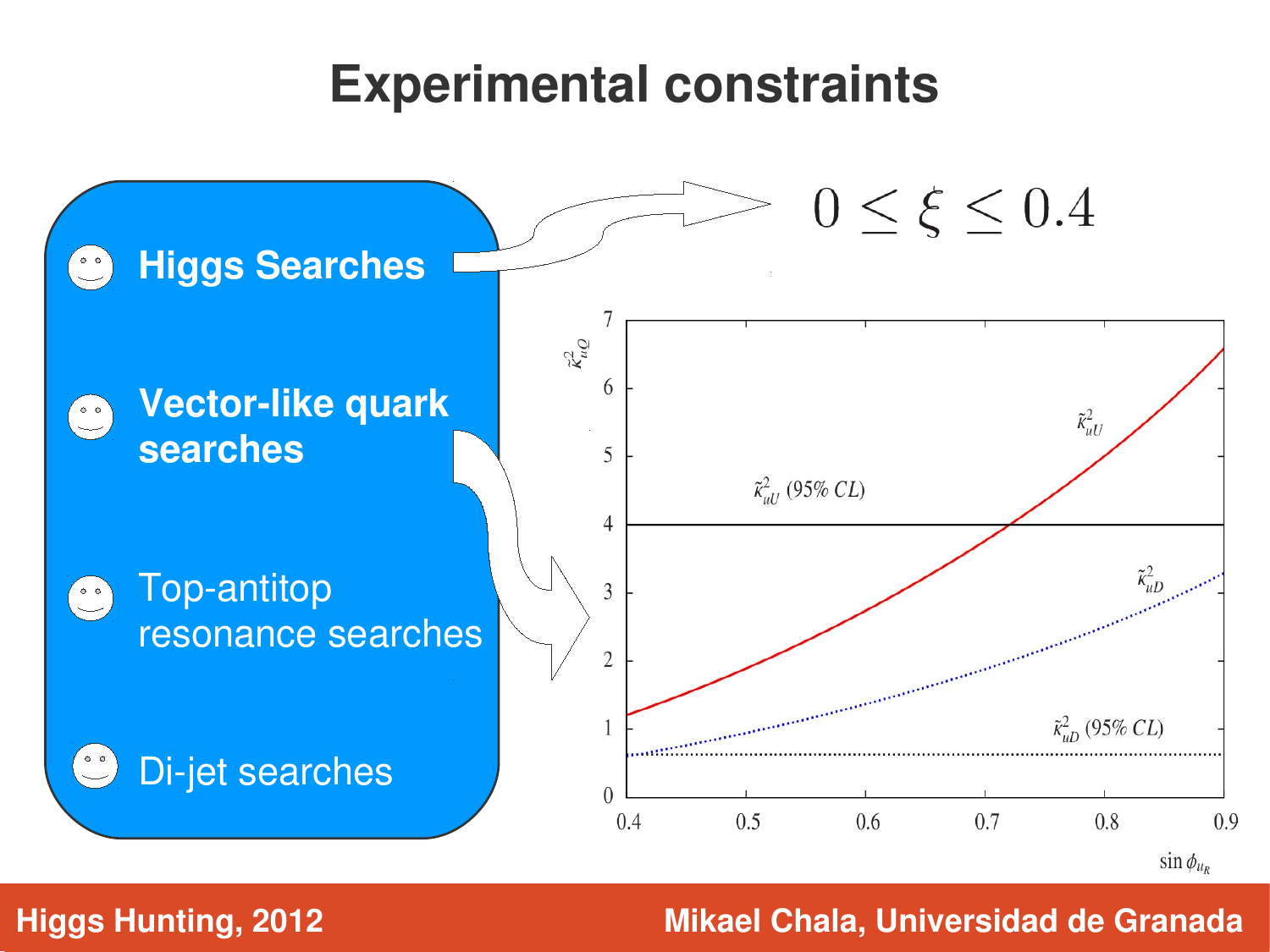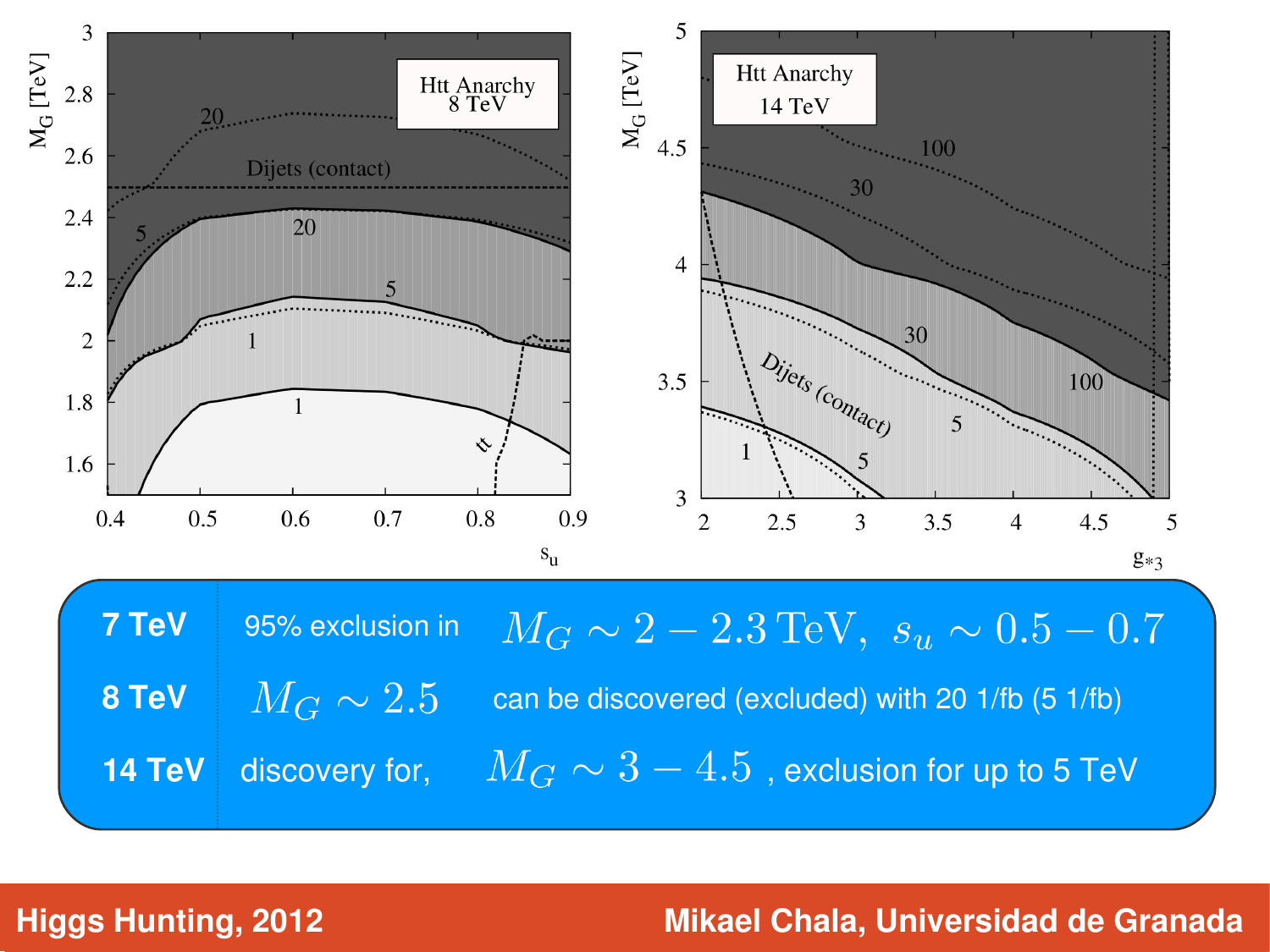# **Conclusions**

- The **Higgs boson** has been already **discovered**

**• If composite**, the strong sector can be probed through Higgs production mediated by color octets and fermion resonances

**• Color octets should be present in models with partial compositeness**

**• Very distinctive kinematics:** easy to look for!

- Masses of color octets up to **2.8 TeV** can be probed with the **2011/12 data sets**

**• Masses of color octets up to 5 TeV** can be probed in the **large LHC run**